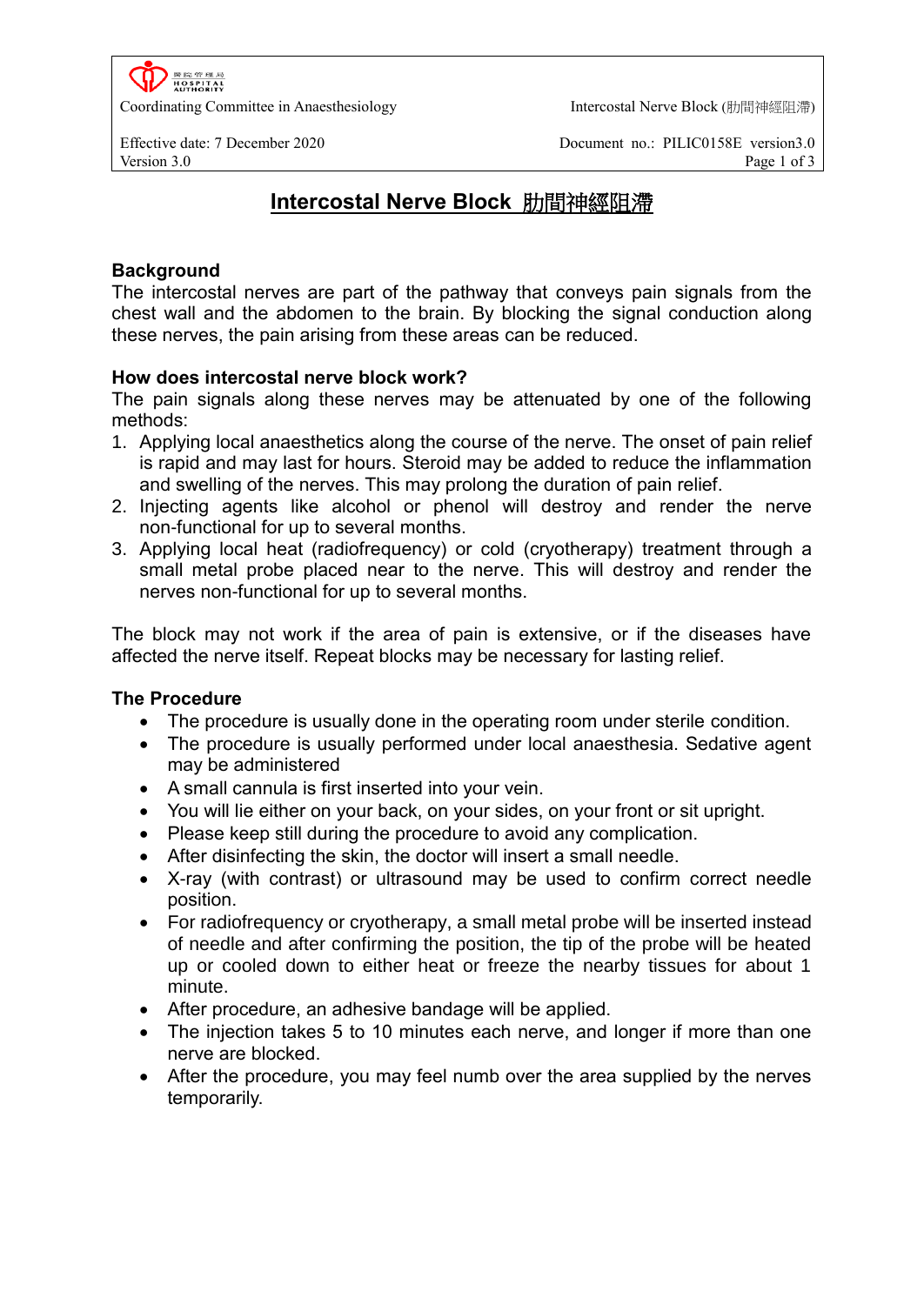**HOSPITAL**<br>AUTHORITY

Coordinating Committee in Anaesthesiology **Intercostal Nerve Block** (肋間神經阻滯)

Effective date: 7 December 2020 Document no.: PILIC0158E version3.0 Version 3.0 Page 2 of 3

# **Risk and Complications**

Generally, the procedure is safe. Like all other procedures, side effects and complications could occur, although in most cases these are uncommon and not serious. However, serious and potentially life threatening complication could occur in rare occasions.

## *Common risks and complications*

- Pain at needle insertion site.
- Allergic reaction to medications and contrast injected, but serious reaction is rare
- Increase pain

## *Uncommon risks and complications*

- Adverse effects related to steroid use are usually self-limiting because it is usually used in a low dose. These include facial flushing, insomnia, nightmares, nervousness and increased glucose level in diabetes. Whether low dose steroid leads to avascular necrosis remains controversial.
- Significant bleeding and hematoma formation
- Local anaesthetic related convulsion, arrhythmias or death.
- Pneumothorax. (Introduction of air into the cavity between the chest wall and the lungs due to needle puncture leading to shortness of breath. In severe cases a chest tube is inserted to drain the air. However most cases are mild and spontaneously resolve with oxygen treatment.)
- Nerve injury to the intercostal nerves during injection. There may increase pain and sensitivity over the affected area.

## *Rare risks and complications*

- Bacterial infection
- Other organ damages or infections

# **Before the Procedure**

- You may be requested to fast for at least 6 hours before the procedure.
- You should inform the medical staff of any past allergy, medical conditions and medications that you are taking, especially blood thinning medication (e.g. warfarin, clopidogrel).
- Ask your doctor whether you should continue your regular medication on the day of the procedure.
- Inform your doctor or nursing staff if you are, or think you may be pregnant.
- If you feel unwell on the day of procedure, please inform the Hospital to postpone the procedure.

## **After the Procedure**

- You may resume oral intake only after being assessed by the nursing staff.
- If sedative has been used, you should avoid operating heavy machinery, signing legal documents or drive for the rest of the day.